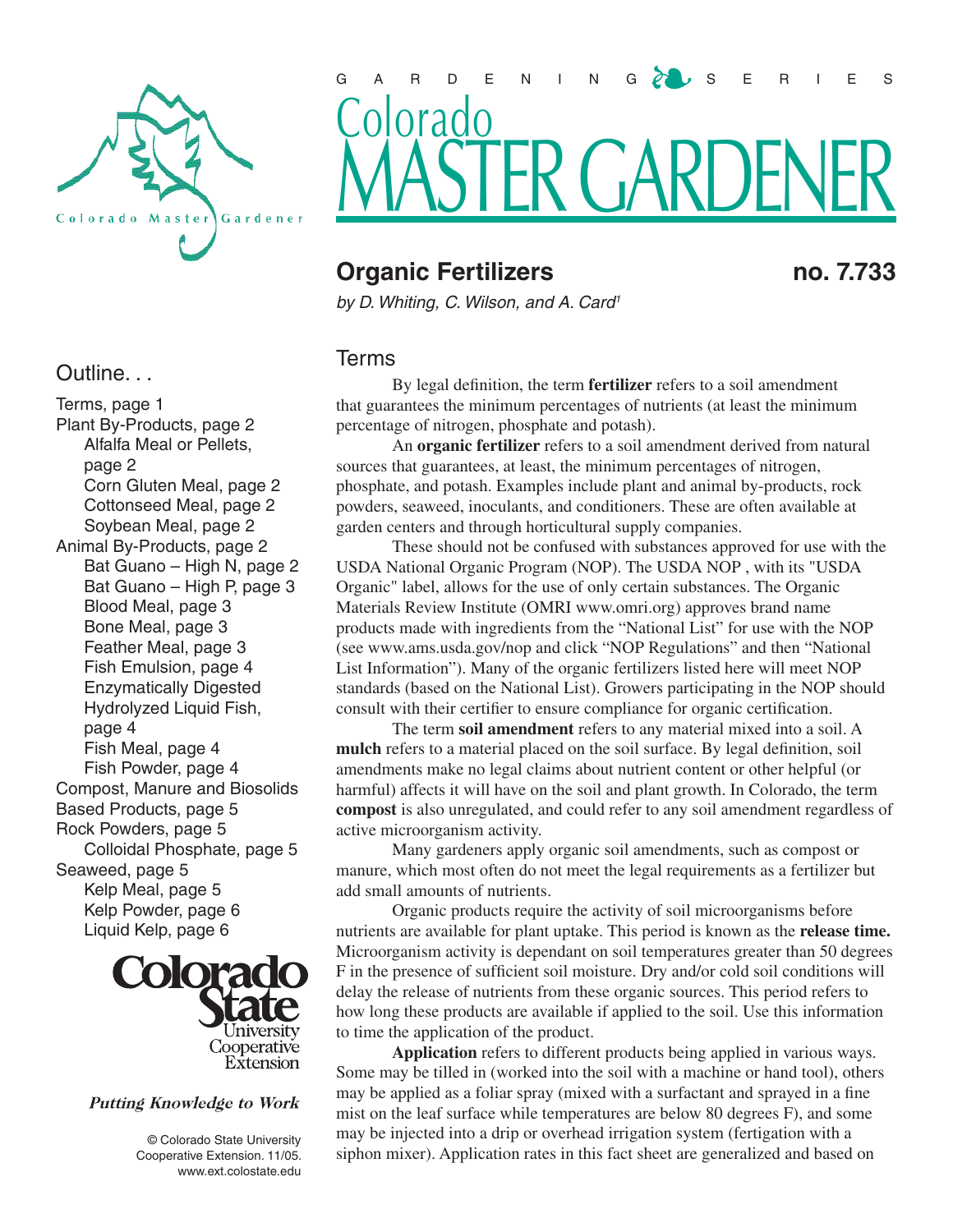*See soil and fertility resources at*  **www.ext.colostate.edu/pubs/crops/ pubcrop.html#** *for information on how to take a soil sample, interpret soil test results, guidelines for fertilizing* 

*vegetables, and best management practices for N and P fertilization.*

some manufacturers' recommendations. Over or under fertilization may occur using these recommendations.

## Plant By-Products

## Alfalfa Meal or Pellets

Alfalfa meal or pellets are often used as animal feed. They are used to increase organic matter in the soil but do offer nutrients and a high availability of trace minerals. They contain trianconatol, a natural fatty-acid growth stimulant.

#### **Table 1. Alfalfa meal or pellets.**

| Typical NPK analysis<br>Release time | $2 - 1 - 2$<br>1-4 months              |
|--------------------------------------|----------------------------------------|
| Pros                                 | Available at feed stores               |
| Cons                                 | May contain seeds                      |
| Application                          | Till in 2-5 pounds per 100 square feet |

## Corn Gluten Meal

Corn gluten meal materials have a high percentage of nitrogen. It carries a warning to allow 1 to 4 months of decomposition in the soil prior to seeding because its allelopathic properties inhibit the germination of seeds. However, there is no danger to established or transplanted plants. This product is also marketed as a pre-emergent weed control for annual grasses in bluegrass lawns.

#### **Table 2. Corn gluten meal.**

| Typical NPK analysis | $9 - 0 - 0$                               |
|----------------------|-------------------------------------------|
| Release time         | 1-4 months                                |
| Pros                 | Very high nitrogen                        |
| Cons                 | Germination inhibitor, some is GMO        |
| Application          | Till in 20-40 pounds per 1000 square feet |

#### Cottonseed Meal

Cottonseed meal is a rich source of nitrogen. Buyers should be aware that many pesticides are applied to cotton crops and residues tend to remain in the seeds. Pesticide-free cottonseed meal is available.

#### **Table 3. Cottonseed meal.**

| Typical NPK analysis<br>Release time | $6 - 0.4 - 1.5$<br>1-4 months         |
|--------------------------------------|---------------------------------------|
| Pros                                 | High nitrogen                         |
| Cons                                 | Pesticide residues, most is GMO       |
| Application                          | Till in 10 pounds per 100 square feet |

#### Soybean Meal

Used primarily as an animal feed product. Available bagged at many feed stores.

### **Table 4. Soybean meal. Used primarily as an animal feed product.**

| Typical NPK analysis | 7.2.1                                               |
|----------------------|-----------------------------------------------------|
| Release time         | 1-4 months                                          |
| Pros                 | High nitrogen, available bagged at many feed stores |
| Cons                 | almost half of the conventionally grown soy is GMO  |
| Application          | 8 pounds per 100 square feet                        |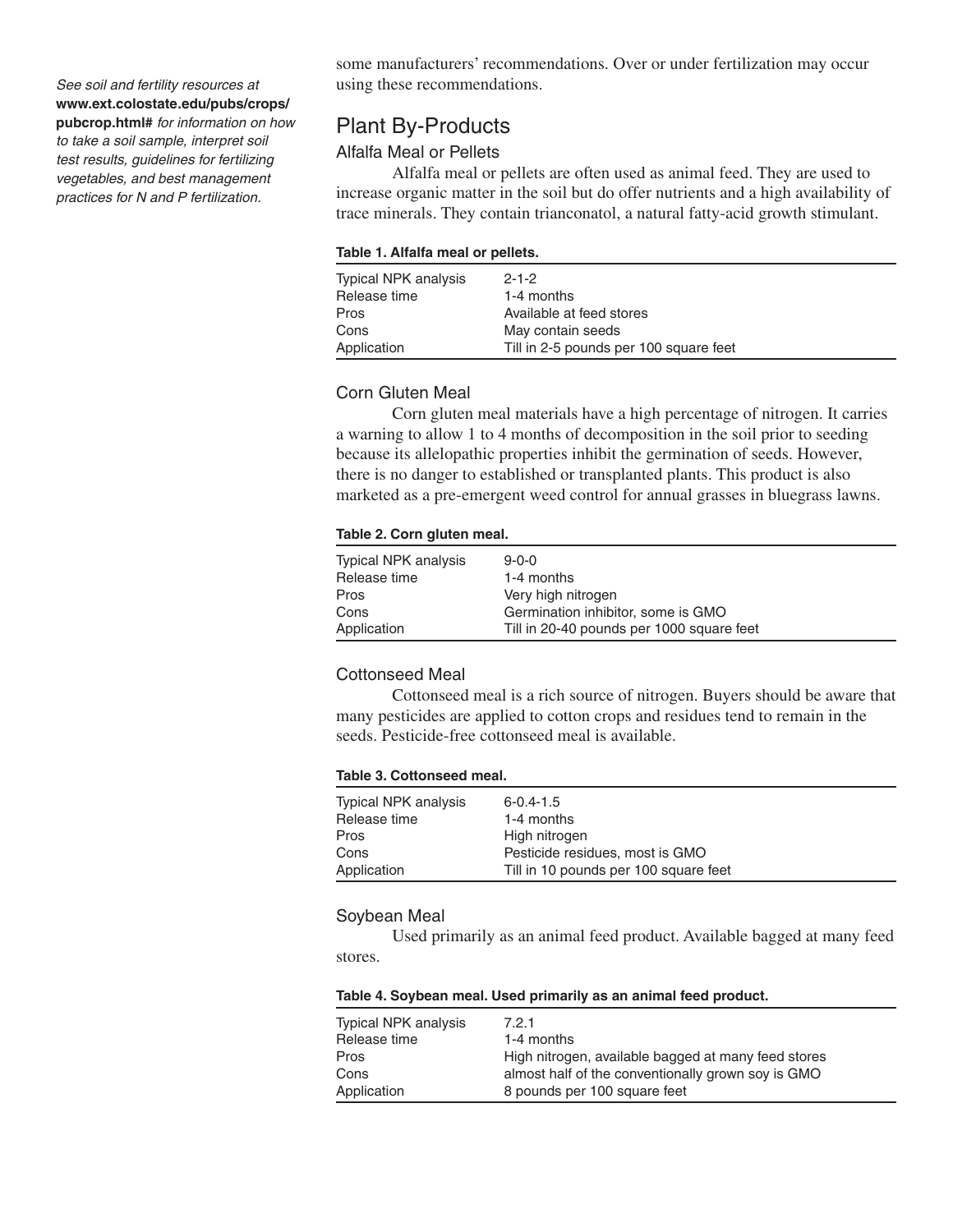## Animal By-Products

## Bat Guano – High N

Bat guano (feces) harvested from caves is powdered. It can be applied directly to the soil or made into a tea and applied as a foliar spray or injected into an irrigation system.

#### **Table 5. Bat guano – high N.**

| Typical NPK analysis<br>Release time | $10 - 3 - 1$<br>$4+$ months                                     |
|--------------------------------------|-----------------------------------------------------------------|
| Pros                                 | Stimulates soil microbes                                        |
| Cons                                 | Cost                                                            |
| Application                          | Till in 5 pounds per 100 square feet or as a tea at 3 teaspoons |
|                                      | per gallon of water                                             |

### Bat Guano – High P

See above. The difference is that it is processed for high phosphorus content.

#### **Table 6. Bat guano – high P.**

| $3 - 10 - 1$                                                                         |
|--------------------------------------------------------------------------------------|
| $4+$ months                                                                          |
| Stimulates soil microbes                                                             |
| Cost                                                                                 |
| Till in 5 pounds per 100 square feet or as tea at 3 teaspoons<br>per gallon of water |
|                                                                                      |

### Blood Meal

Blood meal, made from dried slaughterhouse waste, is one of the highest non-synthetic sources of nitrogen. If over-applied it can burn plants with excessive ammonia.

#### **Table 7. Blood meal.**

| Typical NPK analysis<br>Release time | $12 - 0 - 0$<br>1-4 months                 |
|--------------------------------------|--------------------------------------------|
| Pros                                 | Available at feed stores                   |
| Cons                                 | Can burn. Expensive at garden centers      |
| Application                          | Till in 5 to 10 pounds per 100 square feet |

#### Bone Meal

A well-known source of phosphorus, bone meal is steam processed and widely available at feed stores and in garden centers. If purchased at feed stores, P is expressed on the label as elemental phosphorus and is 2.3 times higher than numbers shown on garden center labels for phosphate (i.e., 12 percent phosphate is the same as 27 percent phosphorus). However, recent research has shown that P from bone meal is only available to plants in soils that have a pH below 7.0.

#### **Table 8. Bone meal.**

| Typical NPK analysis<br>Release time | 3-15-0<br>1-4 months                      |
|--------------------------------------|-------------------------------------------|
| Pros                                 | Highly plant available form of phosphorus |
| Cons                                 | Cost                                      |
| Application                          | Till in 10 pounds per 100 square feet     |

## Feather Meal

Sourced from poultry slaughter, feather meal has fairly high nitrogen levels but is slow to release the N.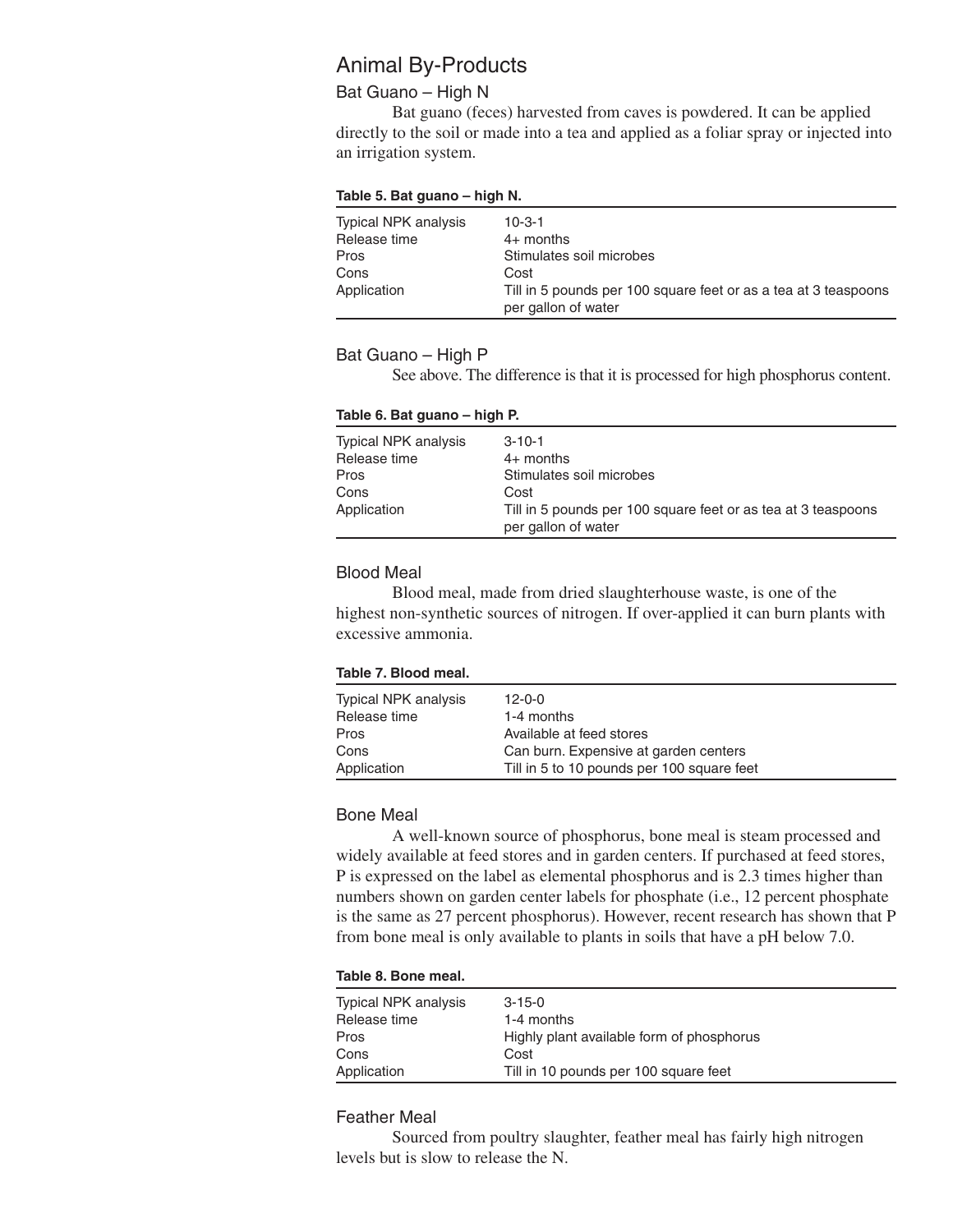#### **Table 9. Feather meal.**

| Typical NPK analysis<br>Release time | N varies 7-12 percent on process<br>$4+$ months |
|--------------------------------------|-------------------------------------------------|
| Pros                                 | Long term fertilizer                            |
| Cons                                 | Cost versus speed of N release                  |
| Application                          | Till in 2.5 to 5 pounds per 100 square feet     |
|                                      |                                                 |

## Fish Emulsion

Infamous for its foul smell, emulsions are soluble, liquid fertilizers that have been heat and acid processed from fish waste.

#### **Table 10. Fish emulsion.**

| Typical NPK analysis | $5 - 2 - 2$                           |
|----------------------|---------------------------------------|
| Release time         | 1-4 months                            |
| Pros                 | Adds needed micronutrients            |
| Cons                 | Some have foul smell                  |
| Application          | Mix 6 tablespoons per gallon of water |

## Enzymatically Digested Hydrolyzed Liquid Fish

Enzymatically digested hydrolyzed liquid fish may be using enzymes to digest the nutrients from fish wastes instead of using heat and acids. This retains more of the proteins, enzymes, vitamins and micronutrients than emulsions.

#### **Table 11. Enzymatically digested hydrolyzed liquid fish.**

| Typical NPK analysis<br>Release time | $4 - 2 - 2$<br>1-4 months             |
|--------------------------------------|---------------------------------------|
| Pros                                 | More nutrients than emulsions         |
| Cons                                 | More expensive than emulsions         |
| Application                          | Mix 5 tablespoons per gallon of water |

## Fish Meal

Fish meal is ground and heat dried fish waste.

#### **Table 12. Fish meal.**

| Typical NPK analysis | $10 - 6 - 2$                            |
|----------------------|-----------------------------------------|
| Release time         | 1-4 months                              |
| Pros                 | N and P source                          |
| Cons                 | Heat processed                          |
| Application          | Till in 5-10 pounds per 100 square feet |

### Fish Powder

Fish power is dried with heat and turned into water-soluble powder. It is a high source of nitrogen. Many can be mixed into solution and injected into an irrigation system.

#### **Table 13. Fish powder.**

| Typical NPK analysis | 12-0.25-1                               |
|----------------------|-----------------------------------------|
| Release time         | Immediate to 1 month                    |
| Pros                 | Adds micro-nutrients                    |
| Cons                 | Heat processed                          |
| Application          | Till in 1-2 oz. Per 100 square feet OR  |
|                      | Mix at 1 tablespoon per gallon of water |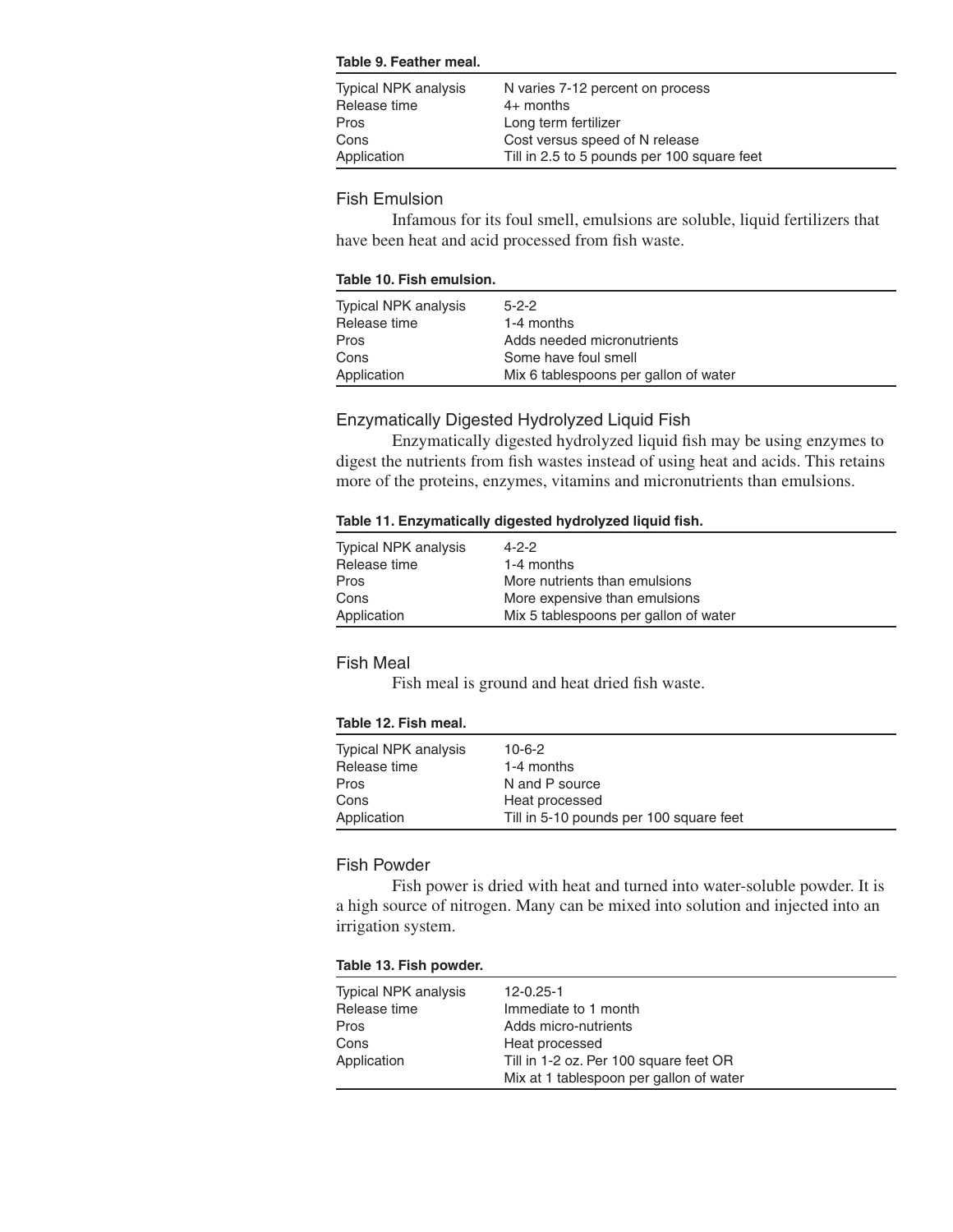## Compost, Manure and Biosolids Based Products

For information on biosolids, worm casting, manure, and compost, refer to the following fact sheets:

7.741, *Organic Soil Amendments;*

7.742, *Using Manure in the Home Garden;* and

7.743, *Using Compost in the Home Garden.*

## Rock Powders

Those that are relevant for use in Colorado soils supply phosphorus. Those that serve as a potassium source (greensand, feldspar, potassium sulfate, biotite, etc.) are not necessary as Colorado soils are naturally high in potassium. Similarly, it is not necessary to add calcium (gypsum, lime, etc.) due to naturally high calcium levels in Colorado soils and arid conditions.

If you annually apply manure and/or compost to your garden to add nitrogen, you should have sufficient levels of phosphorus in your soil. If you apply manure or compost to your garden based on P needs, you might have an excess N supply. Excess N can lead to poor flower/fruit development and increases water pollution potential from N leaching from the soil.

Generally plant or animal sources are the best value for phosphorus in the home garden. Recent CSU research concluded that no rock P (regardless of mesh size) is available for plant use unless the soil pH is below 7.0

## Colloidal Phosphate (Soft Rock Phosphate)

This product is made by surrounding clay particles with natural phosphate. Total phosphate is about 20 percent while available phosphate is about 2 to 3 percent. This is why you can apply large amounts of colloidal phosphate, as it will release slowly over the years (usually more available the second year than the first). For home gardeners the cost/return is adequate to apply colloidal phosphate at rates to supply phosphorus for this season's crops. This product does add micronutrients to the soil.

Micronized (passing through 1000 mesh screen [1000 wires per square inch]) sources may be more available than regular soft rock grinds in soils with a pH below 7.0.

## Seaweed

Kelp is the most common form and is valued not for its macronutrient (N, P, and K) contributions but for micronutrients, trace minerals, amino acids and vitamins plus growth hormones that stimulate plant cell division.

Kelp is often mixed with fish products to enhance growth.

Three processes are available: extracts (as kelp meal or powder); coldprocessed (usually liquid); and enzymatically digested (liquid). Ranked in quality of content and plant availability they are (highest to lowest); 1) enzymatically digested; 2) cold-processed; and 3) extracts.

#### Kelp Meal

Kelp meal, a product of the ocean, is used primarily as a trace mineral source. It is often combined with fish meal to add N-P-K value.

#### **Table 14. Kelp meal.**

| Typical NPK analysis<br>Release time | negligible<br>$4+$ months           |
|--------------------------------------|-------------------------------------|
| Pros                                 | Adds micronutrients                 |
| Cons                                 | Insignificant NPK value             |
| Application                          | Till in 1 pound per 100 square feet |